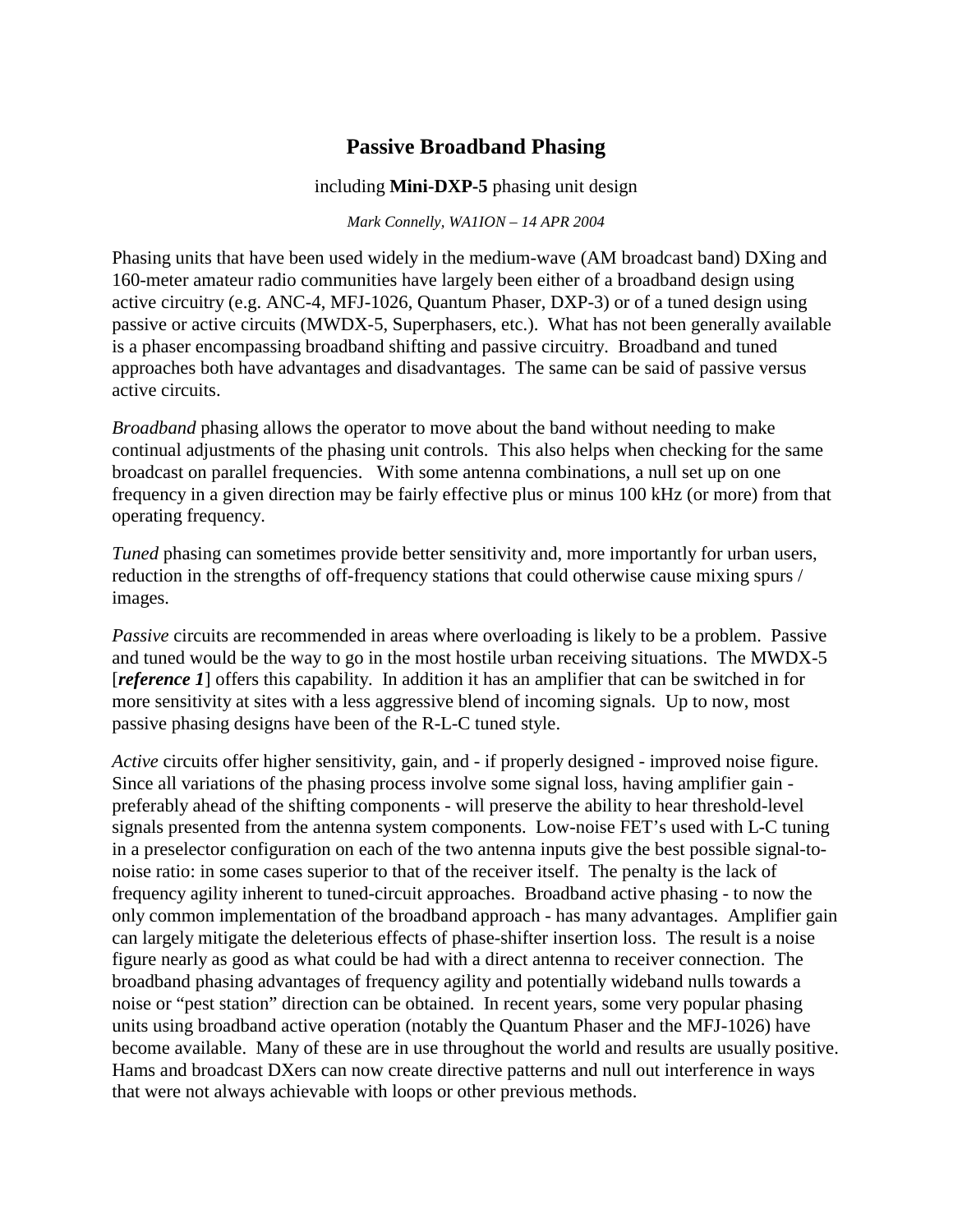The big "caveat" with all of the active broadband designs is the likelihood of spurious signals (intermodulation distortion products) caused by the overloading of amplifier circuitry. This has been the single biggest complaint raised by users of these units. Some have, of necessity, been driven back to the tuned R-L-C approach as the only feasible method in their high-RF areas.

### **Passive Broadband Phasing: another solution**

If the advantages of broadband phasing can be presented in a circuit that is passive (and therefore overload-proof), users in strong signal areas can have the benefits of frequency agility / wideband nulls without the "headache" of spurious responses popping up all over the place. This concept is introduced in the Mini-DXP-5 Phasing Unit, described in this article.

### **Mini-DXP-5 Phasing Unit (and variants: DXP-5, DXP-5A, DXP-5B, Super-DXP-5)**

The Mini-DXP-5 is similar to the previous DXP-3 design [*reference 2*] except that a 9:1 stepdown transformer replaces the buffer amplifier used to convert the high impedance at the summing junction (arm of R3 phase shift potentiometer) to a low impedance suitable for a 50 ohm receiver input. To provide a lower probability of spurious responses, homebrew transformers using binocular cores are used in place of the small Mini-Circuits types used in the DXP-3 and some of the other similar designs. Figure 3 shows the binocular core and Figure 4 shows the method of winding transformers on one of these cores. The 2-turn primary and 2-turn secondary shown in Figure 4 are merely for illustration. Different numbers of windings are used on the Mini-DXP-5's actual transformers (T1, T2, and T3) as noted on the second schematic page (Figure 2). Figure 1 is the first of the two Mini-DXP-5 schematic drawings. This is such a simple circuit that parts lists and hole-drilling tables are not included. Those provided with DXP-3 should give a reasonable starting point for the experienced homebrewer.

As noted in other articles, the object of a phasing unit is to combine the contributions of two antennas at a 180 degree phase relation in order to null out a dominant signal (or noise) and let otherwise-inaudible weaker co-channel and adjacent channel signals come through from directions away from the general compass bearing of the null.

Mini-DXP-5, as shown, is optimized for medium wave (300 to 3000 kHz) operation. Reducing the values of C6 and C7 from 820 pF to something like 330 pF will give better nulling adjustment at frequencies above 3 MHz. Increasing the values of these capacitors to something on the order of 2200 pF each and increasing transformer turns some (while keeping roughly the same ratios) will improve usability down in the longwave range (i.e. 125 to 500 kHz).

Phase shifting is wideband in nature: tuning is not required. With broadband phasing, a null set up in a given direction is often effective plus or minus 100 kHz or more from the set-up frequency.

The two antennas used should be somewhat different in directional pick-up characteristics (e.g. loop versus whip) if physically close to each other. Similar antenna types may be used if they are separated by at least 30 m / 100 ft. along the axis pointing towards signals to be nulled.

The Mini-DXP-5 allows independent observation of each input line as well as providing two combined signal (null) positions. This enables the user to balance amplitudes accurately, at least if the receiver has an S-meter, before adjusting the phase for a null. For good null depth, each of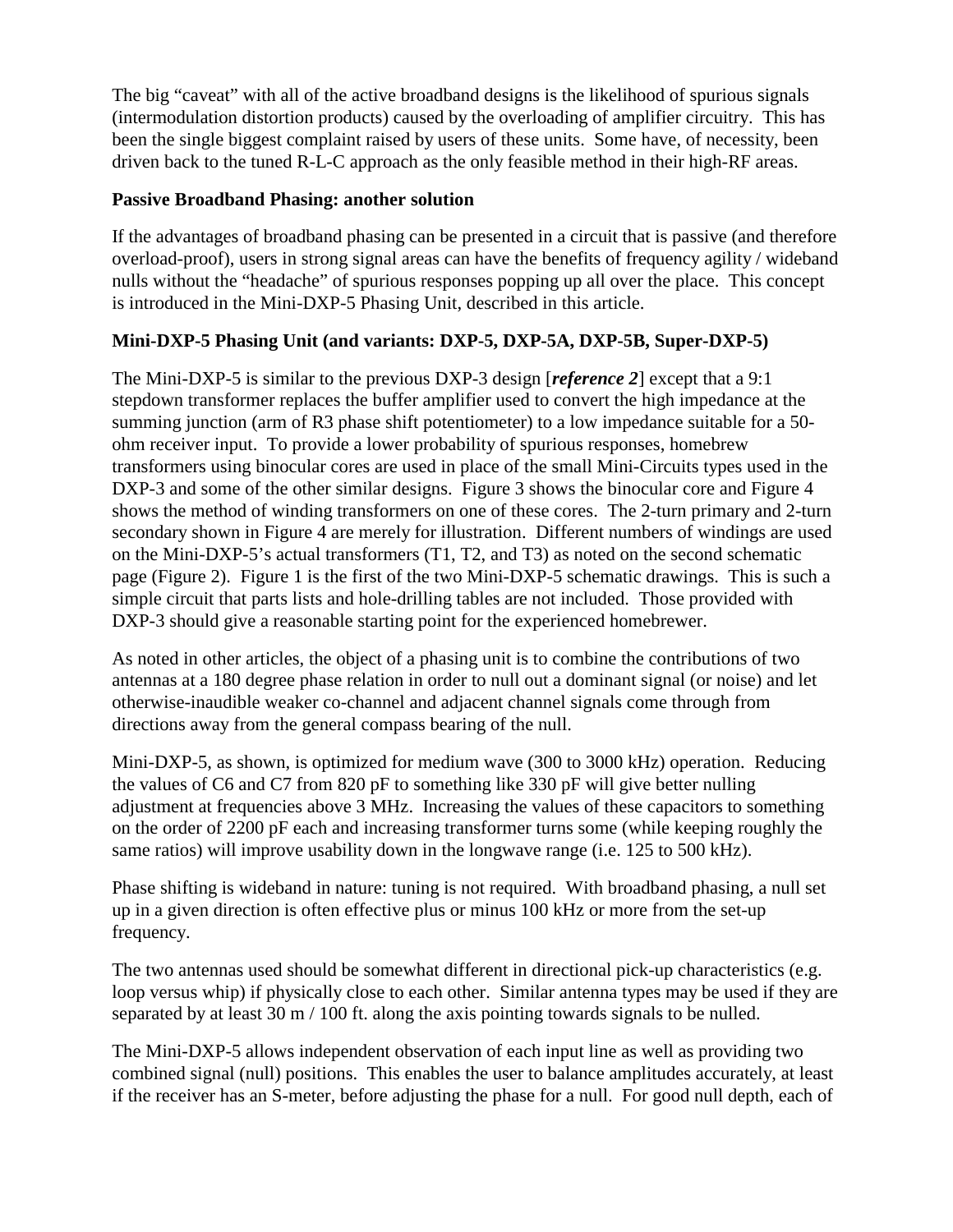the two input lines must have a similar strength of the signal to be nulled.

There is an input (J6) for DC power on the Mini-DXP-5 even though the unit is passive. This is provided so that power may be provided to external active antennas (such as the MFJ-1024 whip) or to line amplifiers following low-gain antennas such as Pennants. If you never expect to use active antennas, you can simplify the design by deleting C3, C4, C5, J3, J4, J6, RFC1, and RFC2: all of these components are used to support the operation of active antennas or external lineamps.

In high-signal urban areas, one could benefit from passive L-C preselection on each of the two input lines ahead of the unit. This can be accomplished with an **MWTU-1** outboard accessory on each input (see **Accessories**, an appendix to this article). In most cases, this isn't necessary.

Another accessory that may be usable is an external antenna amplifier, at least when you're using the Mini-DXP-5 in rural areas or with low-signal antennas such as Flags, Pennants, or BOG's (Beverage-on-ground). The **XA-1 Transfer Amplifier**, shown in the **Accessories** section, can fulfill this need. Its transfer feature couples the antenna through passively if DC power is not provided via choke-coupling to the coaxial center conductor. If power is provided, the amplifier, with about 20 dB of gain, kicks in. XA-1 has different input transformers to accommodate a variety of antennas including those in the terminated-loop family (Pennant, Flag, Kaz, Ewe, K9AY, etc.), broadband closed loops, noise-reduced slopers, verticals, Beverages, random wires, etc.

## **OPERATING THE MINI-DXP-5**

Practicing on stable daytime medium wave groundwave signals is the best way to become familiar with the unit's operation. When starting out, choose a frequency having some evidence of a second station under the dominant one.

### **Initial set-up:**

Connect a passive (unpowered) antenna to J1, or connect an active antenna (such as an MFJ-1024 whip) to J3.

Connect the second antenna to J2 (if passive) or J4 (if active).

Connect a DC power source of  $+12$  volts (min.) to  $+18$  volts (max.) to J6 if you had connected anything to J3 or J4.

Connect the receiver, via coaxial cable, to J5.

Set R1 and R2 fully clockwise.

### **Amplitude Balancing:**

Set R3 to center.

With S1 on 1, observe the level of the dominant signal (or noise) to be nulled. Also do this with S1 on 2.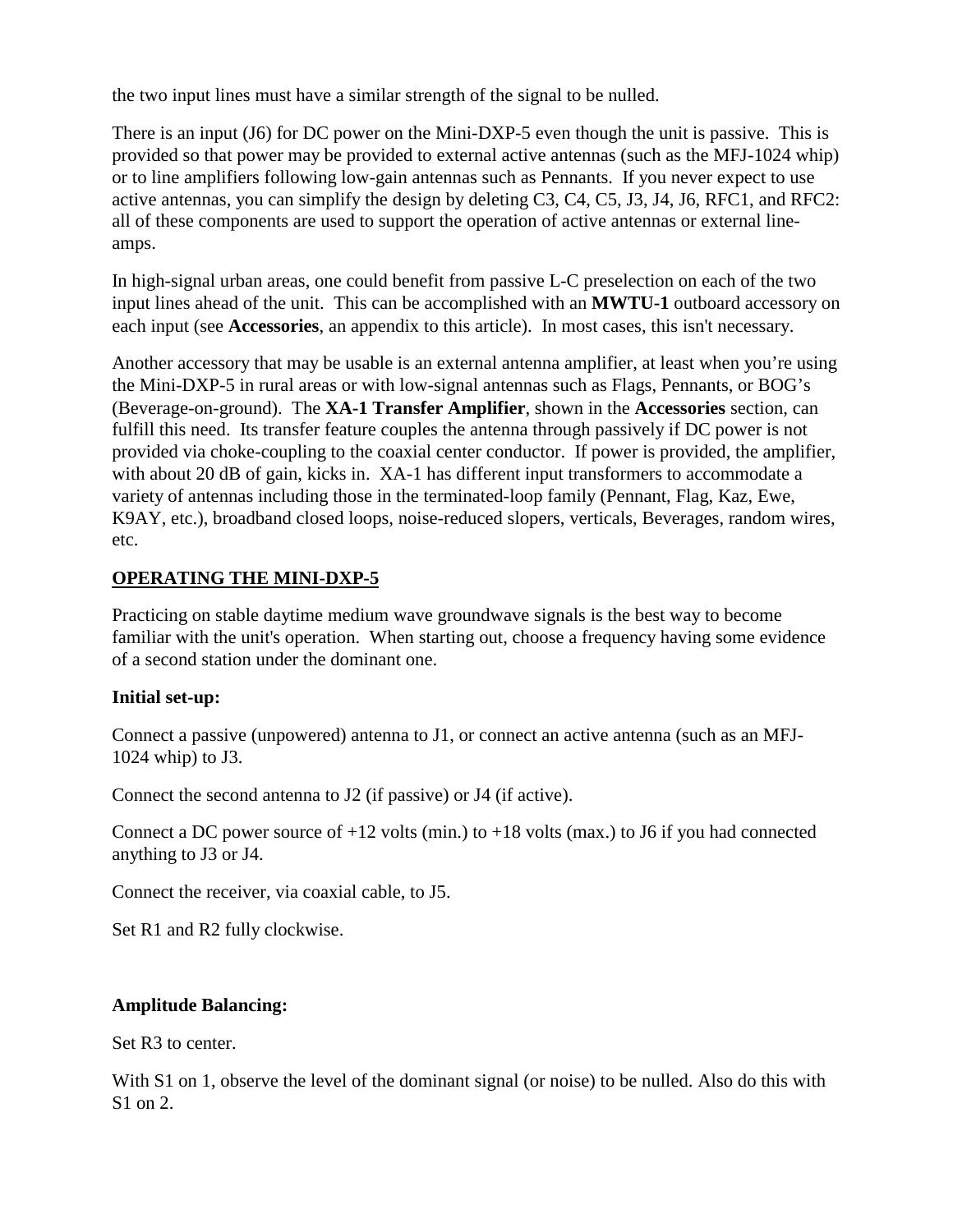If the signal level had been greater in the  $S1 = 1$  position, adjust R1 so that the signal level measured with S1 on 1 is equal to that obtained with S1 on 2.

Conversely, if the signal level had been greater in the  $S1 = 2$  position, adjust R2 so that the signal level measured with S1 on 2 is equal to that obtained with S1 on 1.

## **Nulling:**

Set S1 to Null-a and adjust R3 for the best reduction of the dominant signal to be removed. Also do this R3 adjustment with S1 set to Null-b. Leave S1 on the null position which gave the deeper, better-defined null.

Finish up the null by small interactive adjustments of R3, R1, and R2.

Occasionally it may help to set R1 and R2 "fully clockwise minus 1 hour" (e.g. pointers at "4 o'clock" if fully clockwise is "5 o'clock") and then go back to the "Amplitude Balancing" section and proceed forward from there.

# **Variants: DXP-5, DXP-5A, DXP-5B, Super-DXP-5**

**DXP-5** is a more complex version that contains two switchable input amplifiers similar to what would be used in the external XA-1 accessory. **DXP-5A** contains a switchable output amplifier which can be selected instead of T3 after the summing junction. This is of a high-to-low impedance / gain type such as BBVA-A or BUF-B. **DXP-5B** contains a pair of switchable input amps and the single switchable output amplifier (i.e. features of both the DXP-5 and DXP-5A). **Super-DXP-5** contains all the above and also provides switchable L-C tank circuits on each input, similar to what using the MWTU-1 external accessory would achieve.

# **REFERENCES CITED**

Links to Internet based references may change over time. If a specified link does not work, articles may still be accessible by contacting me directly so I can mail a disk of the article or suggest an updated Web link. Web search engines may also help to find versions archived by various clubs. Also, in some cases, articles may be available in "hard copy" from the National Radio Club reprints service.

[1] MWDX-5: web = " $\frac{http://hometown.aol.com/MarkWA1ION/mwdx5.pdf"$ "

[2] DXP-3: web = "http://www.qsl.net/wa1ion/dxp/dxp3.pdf"

Many other articles may be found via links from ["http://www.qsl.net/wa1ion/index.html"](http://www.qsl.net/wa1ion/index.html)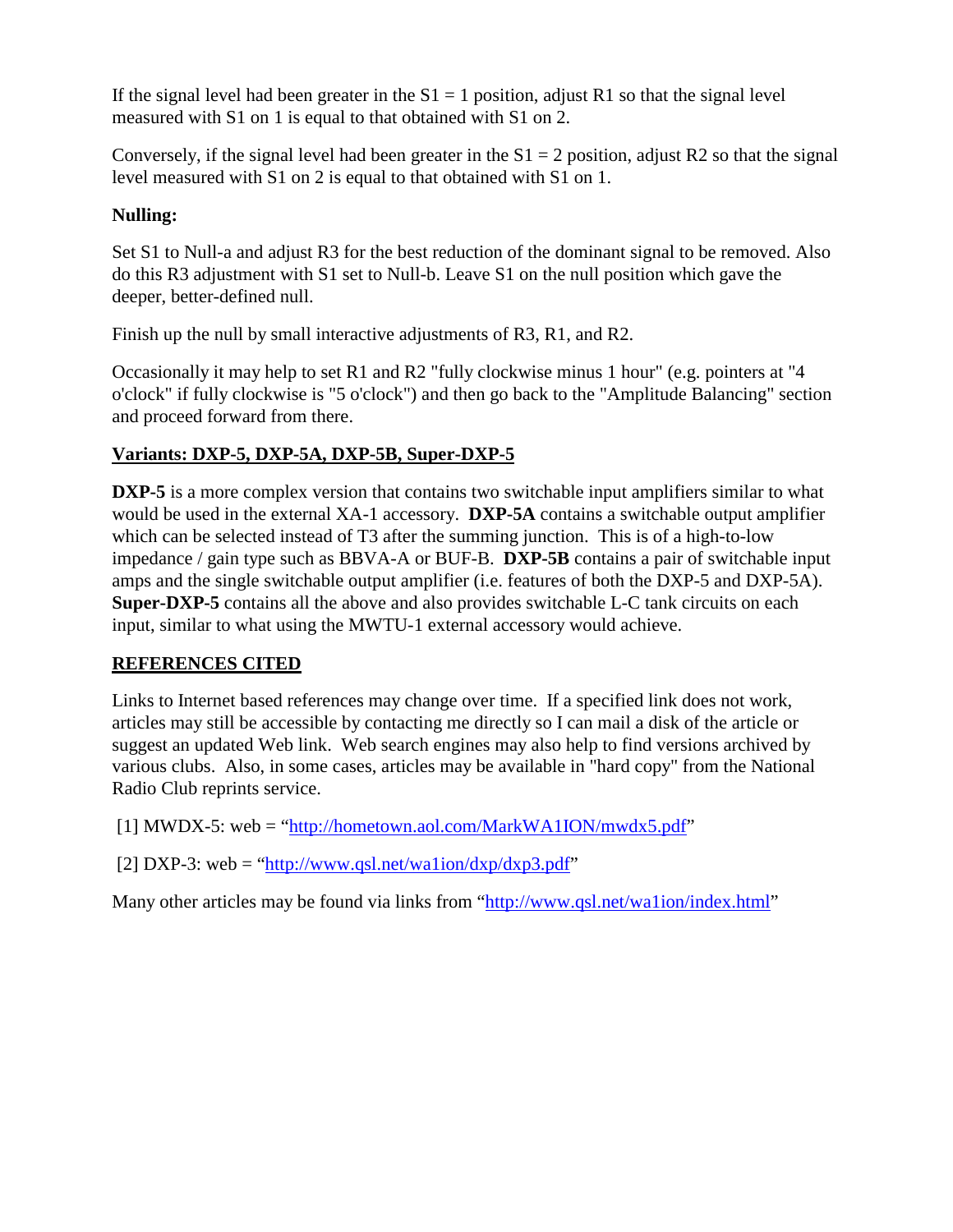### **DRAWINGS**



**Figure 1: input section Mini-DXP-5 schematic**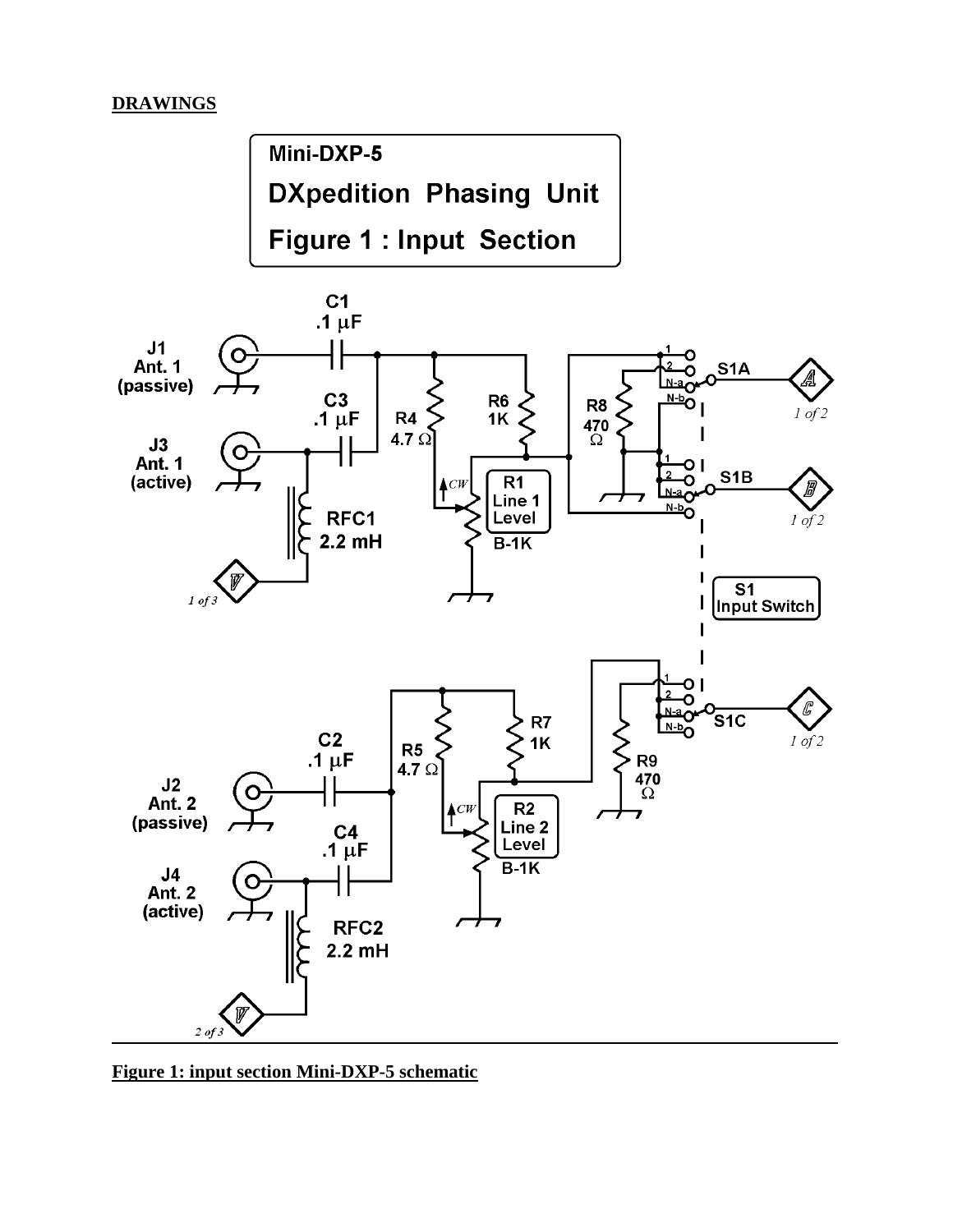

**Figure 2: output section Mini-DXP-5 schematic**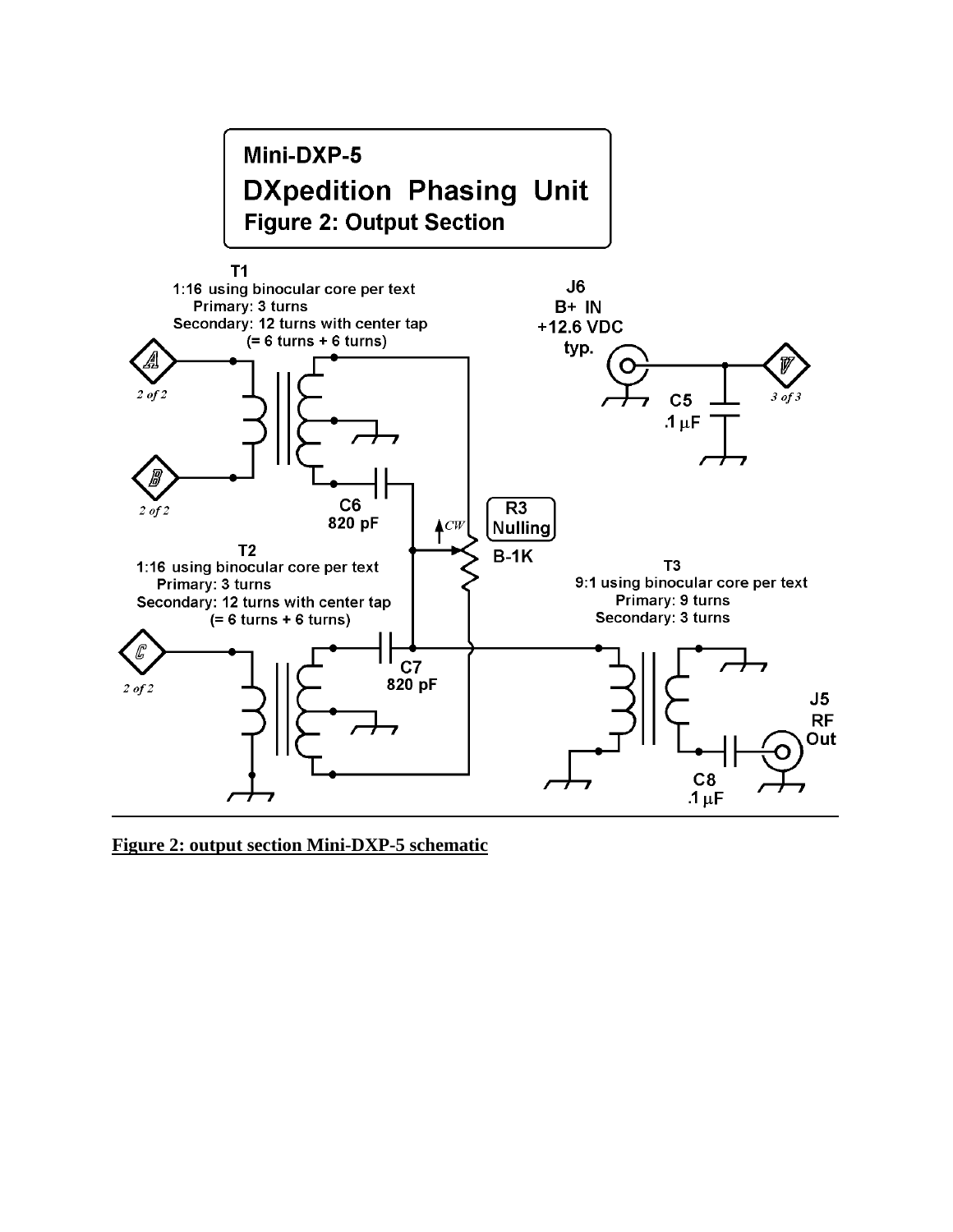

**Binocular Core Windings (top view)** 



**above - Figure 3: binocular core views and Figure 4: winding method**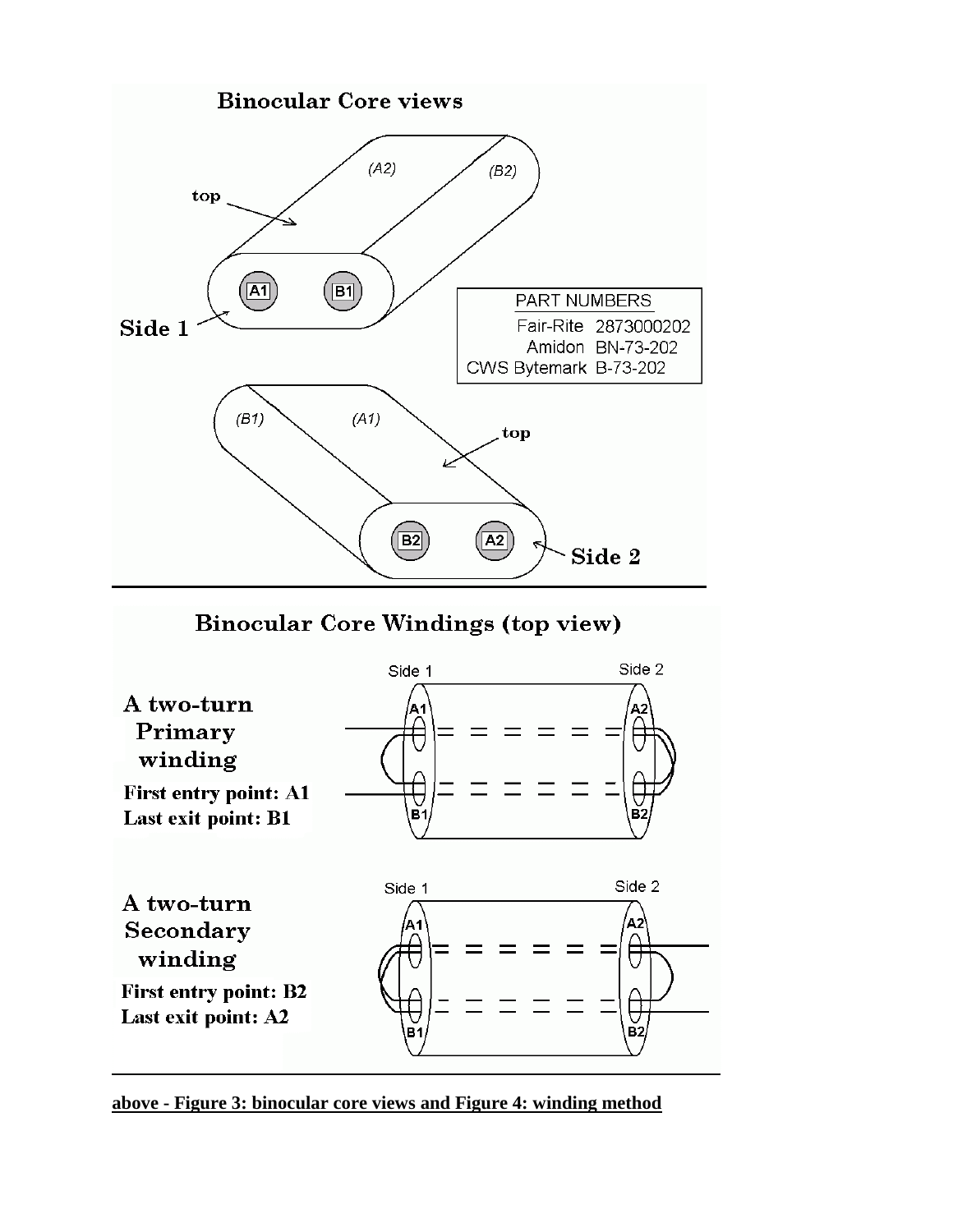#### **APPENDIX: ACCESSORIES**



**Figure 5: MWTU-1 passive medium-wave tuner accessory**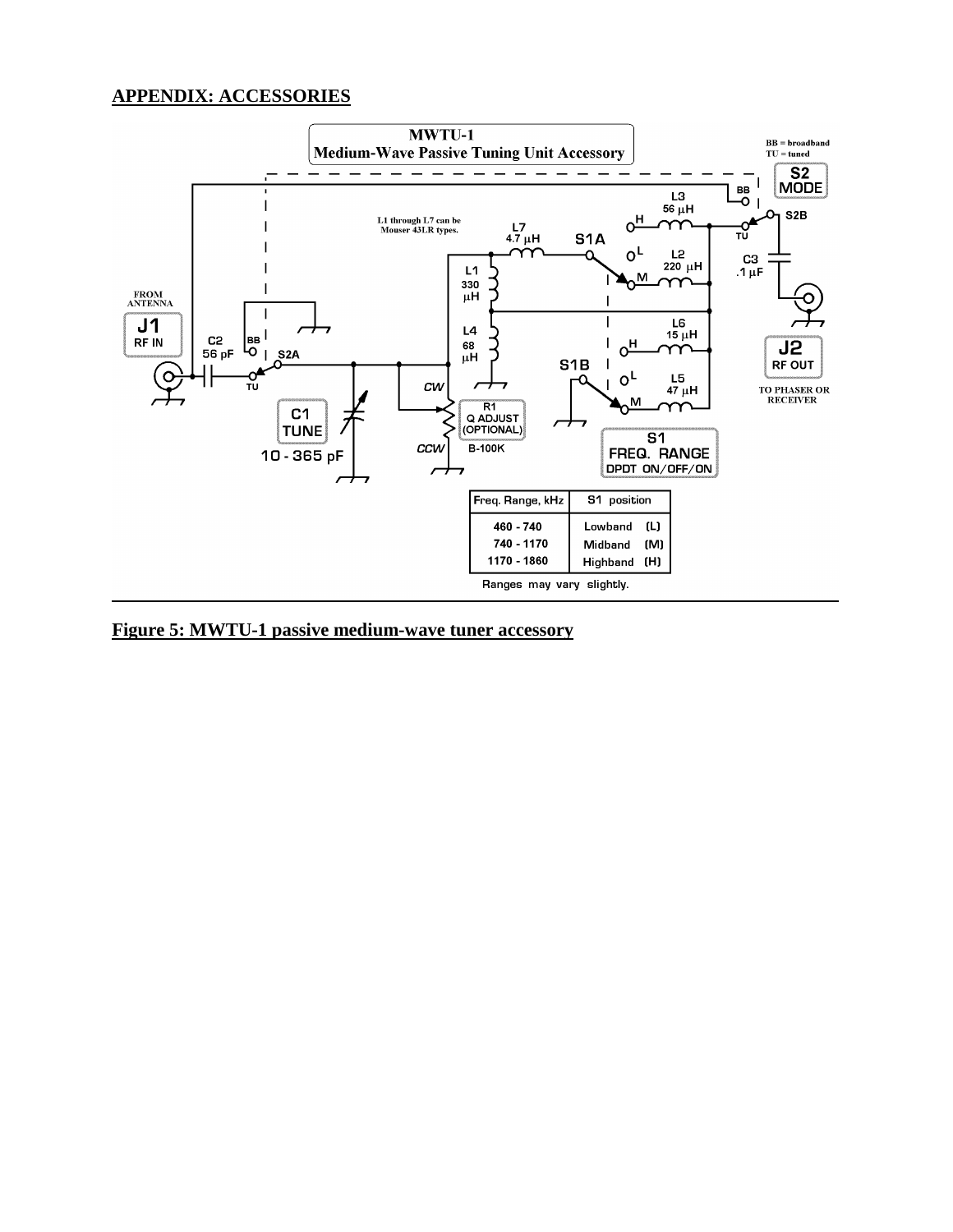

**Figure 6: XA-1 transfer amplifier accessory**